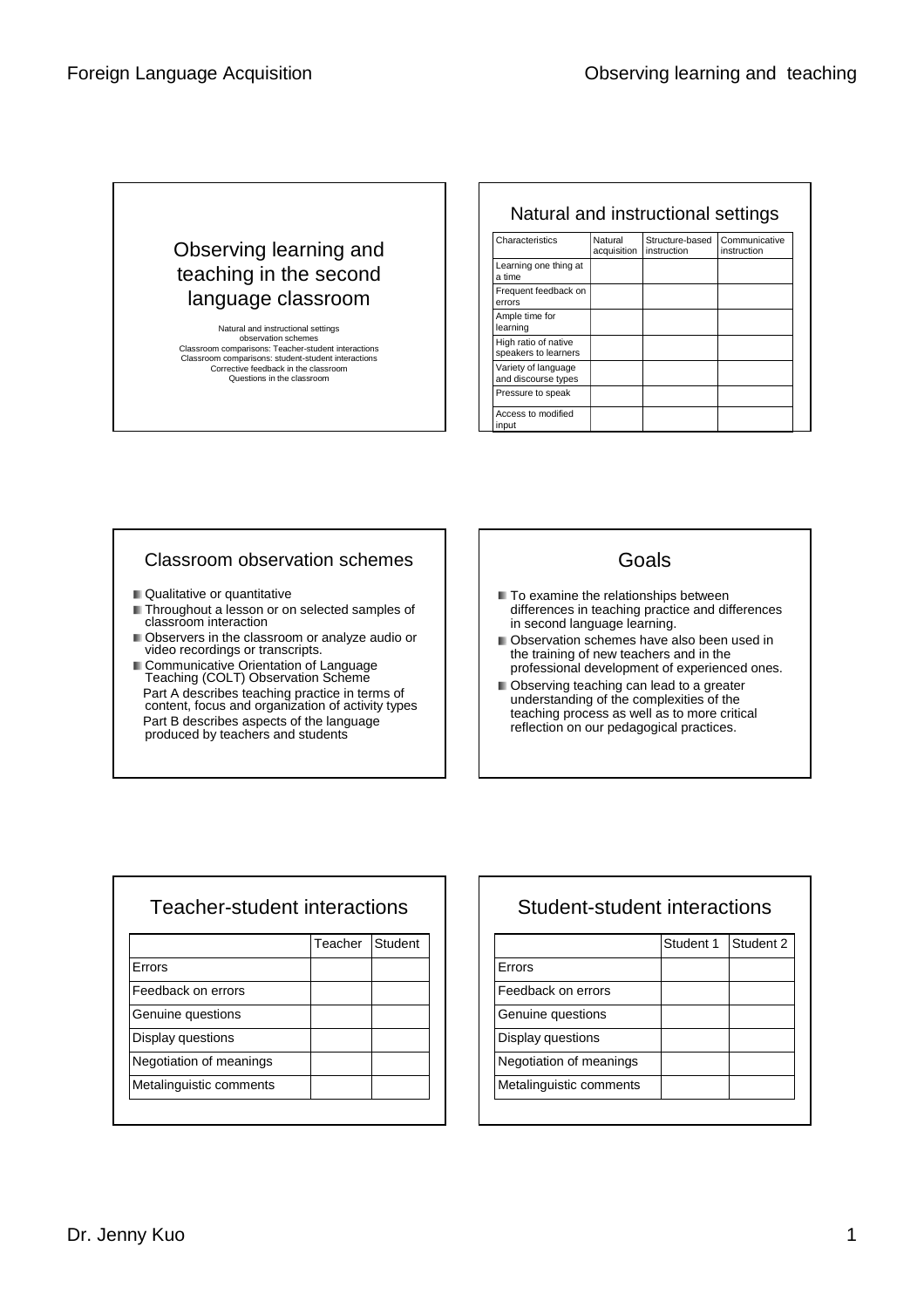#### Corrective feedback in the classroom

- Explicit correction
- **■** Recast
- **Clarification requests**
- **Metalinguistic feedback**
- **Elicitation**
- **Repetition**

#### Study 1: recasts in content-based classrooms

- Recasts occur most frequently.
- Student uptake was least likely to occur after recast and more likely to occur after clarification requests, metalinguistic feedback and repetitions.
- **Elicitations and metalinguistic feedback** not only result in more uptake, they were also more likely to lead to a corrected form of the original utterance.

## Study 2: Recasts and private speech

- Adult foreign language learners of Japanese
- Language focused
- **Learners noticed recasts provided by the** instructor.
- Learners were more likely to react to a recast with private speech when it was directed to another learner or to the whole class.

# Study 3: Recasts and uptake

- **Adult learners of English**
- **Explicit grammar instruction**
- **Learners notice and respond to recasts in** ways that may contribute positively to their second language development.

#### Study 4: corrective feedback in context

- Content exchange
- **Management exchange**
- Communication exchange
- **Language-focused exchange**

### Study 5: Teachers' questions in ESL classrooms

- Teachers asked more display questions than information questions
- $\blacksquare$  In the native speaker/non-native speaker conversation outside the classroom, referential questions were most frequent than display questions.
- Teachers have been encouraged to ask more referential questions since they require more cognitive processing and generate more complex answers.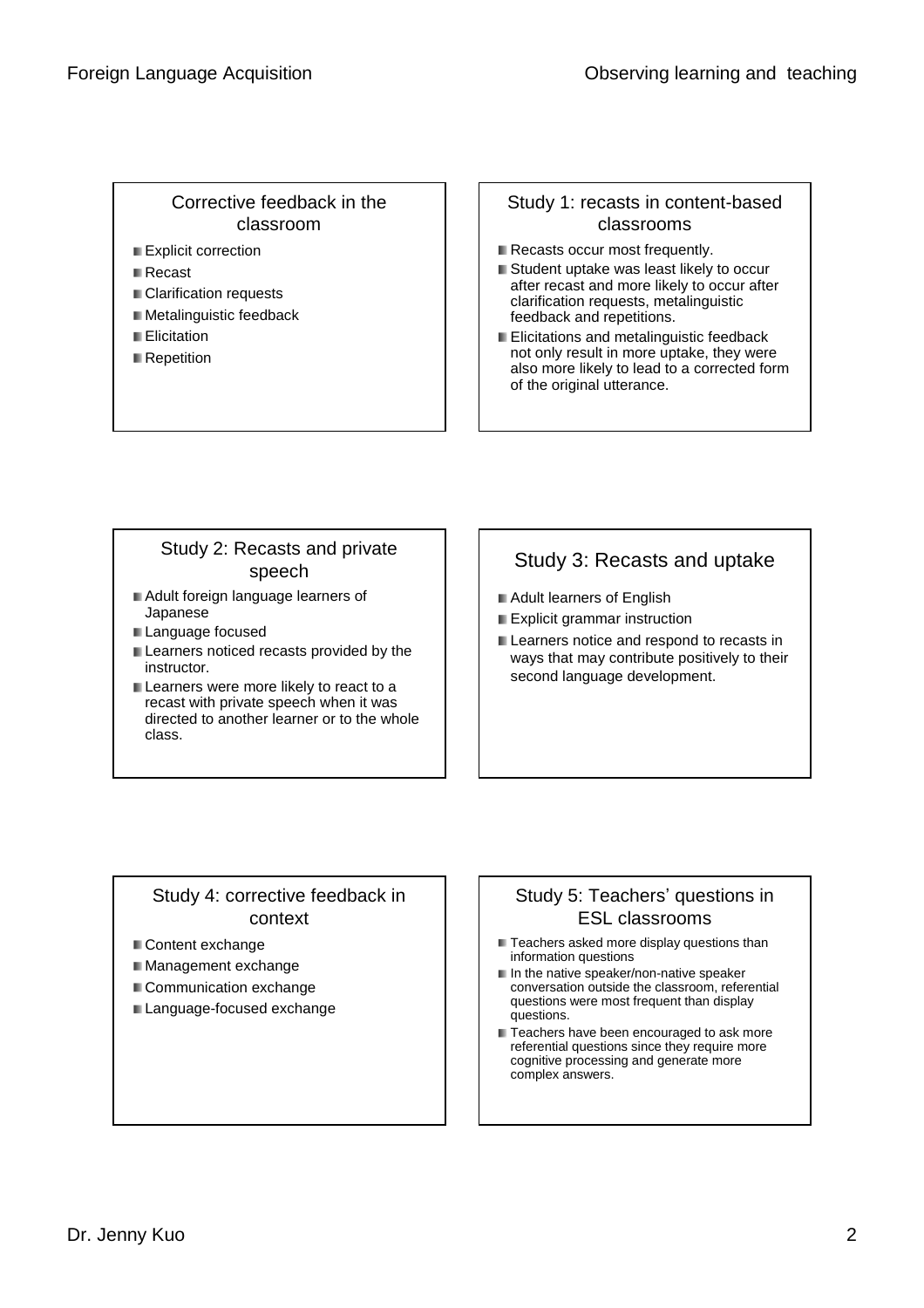### Study 6: scaffolding and display and referential questions

- Scaffolding: a process in which a more knowledgeable speaker helps a less knowledgeable learner by providing assistance.
- **Functions of scaffolding**
- 1. drawing the novice's attention to the task
- 2. Simplifying or limiting the task demands

### Study 7: Open and closed questions

- **Closed questions usually lead to simple** one-word responses, making them quick and easy to respond to.
- Open questions lead to longer and more complex answers.
- Students produced a greater quantify and quality of output after open questions.

## Study 8: wait time

- **Teachers typically gave students no more** than a second or two before they directed the question to another student or answered the question themselves.
- **Finding a balance between placing too** much pressure on students to respond quickly and creating awkward silence seems to be a real challenge.

## Ethnography

- $\blacksquare$  No predetermined categories
- Take extensive field notes
- Qualitative studies
- Learning, teaching, social, cultural, political realities and their impact on learners'cognitive, linguistic and social development

#### Study 9: language in the home and school

- Children's socialization experience at home is a factor for failure at school.
- i.e., parents negatively portraying their experiences at school, expressing fears about their children's ability to succeed and raising fundamental questions about the value of school in their lives

#### Separating second language learners in primary schools

- ESL children's desks were placed close to the teacher's desk
- Removed from the class to obtain assistance from an ESL teacher
- **I** Instances which learners interacted more with each other usually involved borrowing or lending materials.
- A rule in the classroom that children should not copy one another's oral or written productions